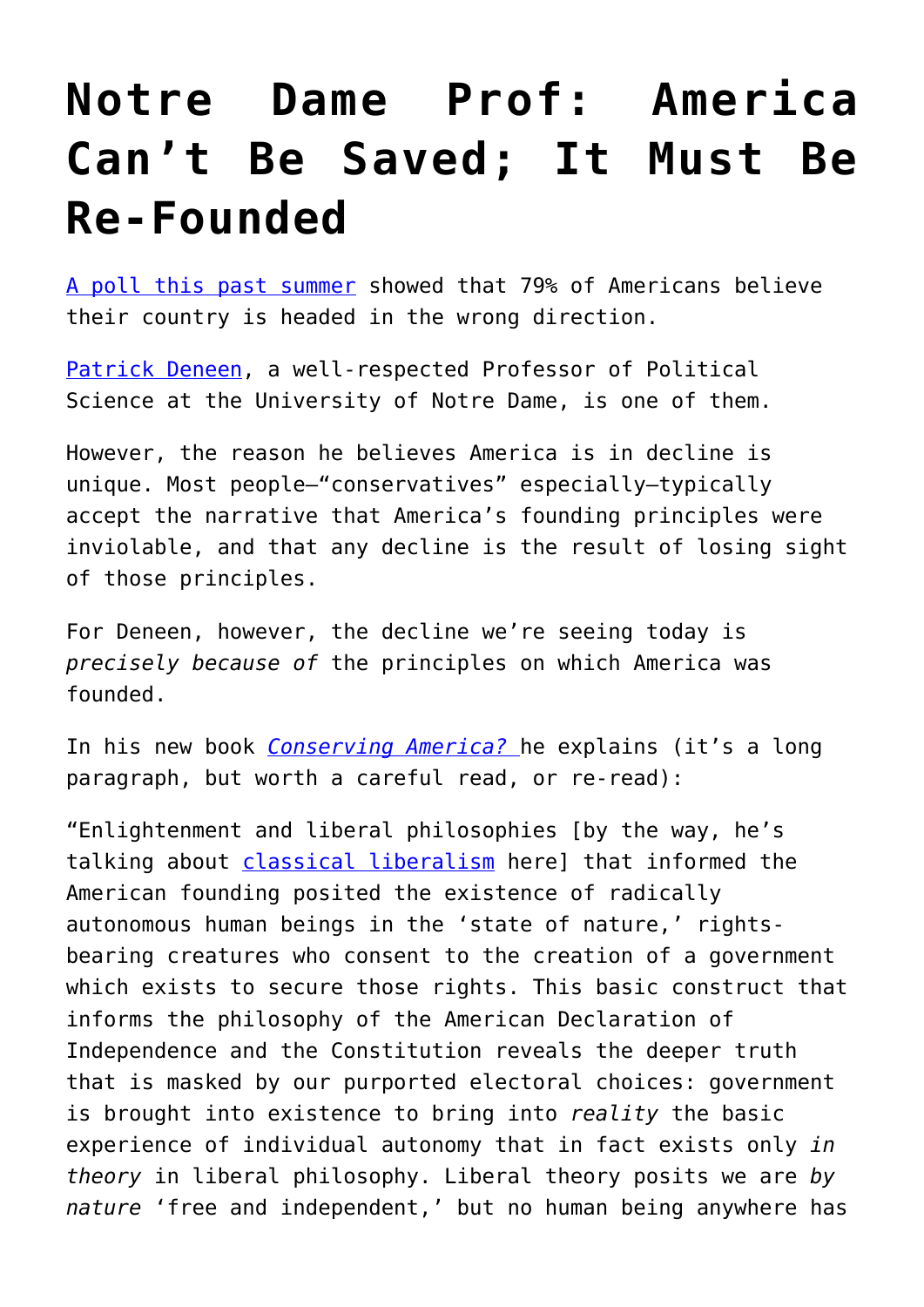ever come into the world, nor been raised to maturity as 'free and independent' creatures. We are rather creatures of duty, obligation and—one hopes—gratitude who are born, and most often live and die, dependent upon others. The great task of civilization has been to sustain and support familial, social and cultural structures and practices that perpetuate and deepen personal and intergenerational forms of obligation and gratitude, of duty and indebtedness. However, liberal philosophy is based on the theoretical construct that humans are by nature autonomous, free and independent, and that it is the role and function of the State to *realize* personal, national and even globalized individualism. What liberal theory purports to be our condition according to *nature* in fact must be arranged by means of massive State intervention, expansion and constructs. It is hardly coincidental or accidental that the liberal State has become the most comprehensive and intrusive State system in the history of the globe—while purportedly establishing a limited government, in fact it establishes a limited *end* to government—the 'securing,' or better put, *creation*, of individual liberty—while necessarily taking on unlimited means to the realization of that 'limited' end."

Translation: America was founded on the radical ideal of individual liberty and rights. But securing the right for everyone to do whatever they want inevitably requires increased State intervention, and inevitably results in the destruction of the family, religion, education, the arts, and culture—all things that require a priority placed on personal relationships and obligations to those in both the present and the past.

So, if you follow Deneen's reasoning, the decline we see in America today is a logical conclusion of the premises on which America was founded—premises promoted by both modern conservatives *and* modern liberals.

And so, according to Deneen, America can't really be saved—at